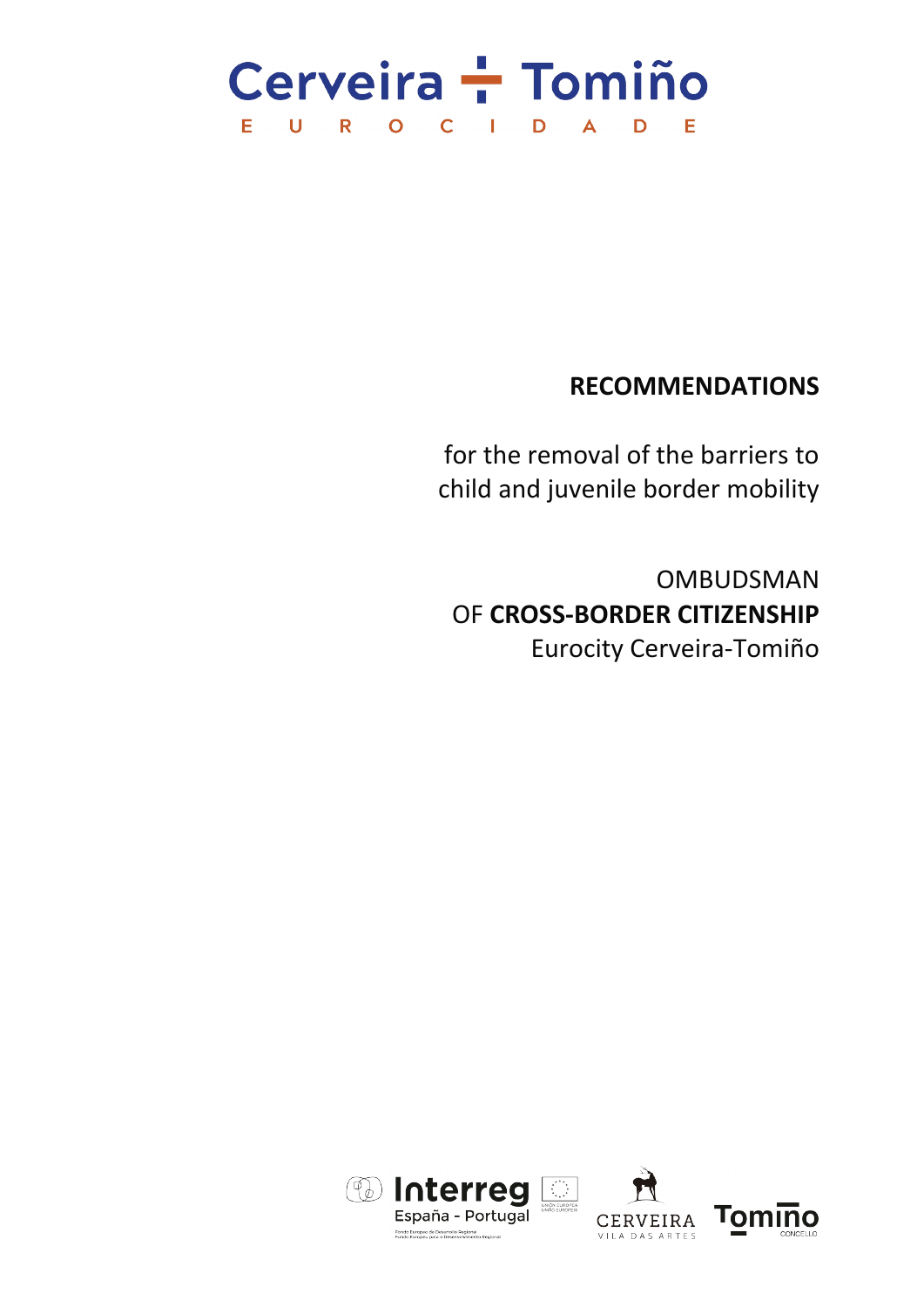#### Cerveira + Tomiño U R O C I D E.  $\blacktriangle$ D Е

The Cerveira-Tomiño Cross-Border Ombudsman has the a function <<to guarantee the defense and the attainment of the rights and particular interests of the residents of Vila Nova de Cerveira (Portugal) and Tomiño (Galicia, Spain) as European cross-border citizens towards the municipal bodies and services of the Municipalities of Vila Nova de Cerveira and Tomiño>>.

The Ombudsman was created in 2017 within the framework of the Strategic Agenda for Cross-Border Cooperation Cerveira Tomiño, co-financed 75% by the INTERREG VA POCTEP call, EU FEDER funds. The initiative is framed in the actions of "dynamization of the strategic agenda" and, specifically, in those aimed at the promotion of cross-border public participation. Since July 1 of that year the key officials are: Galician, Zara Pousa Arbones and the Portuguese, María de Lurdes Guerreiro Pereira Cunha.

According to the Charter that governs its operation, the Ombudsman exercises its functions through complaint, claim or on its own initiative, in relation to facts that in any way or form come to their knowledge and justify their intervention, including, among other things:

a) Receive complaints, claims and suggestions regarding the cross-border relations between the Municipalities of Vila Nova de Cerveira and Tomiño;

b) Issue reports, recommendations and suggestions within the scope of their competences, sending them to the Cerveira-Tomiño Strategic Management Committee.

The institution was presented to the public in June 2017 with the presence of the mayors and councilors of Tomiño and Cerveira and the general director of Relations with the European Union of the Xunta de Galicia, Jesús Gamallo, officially started its operations on July 1, 2017.

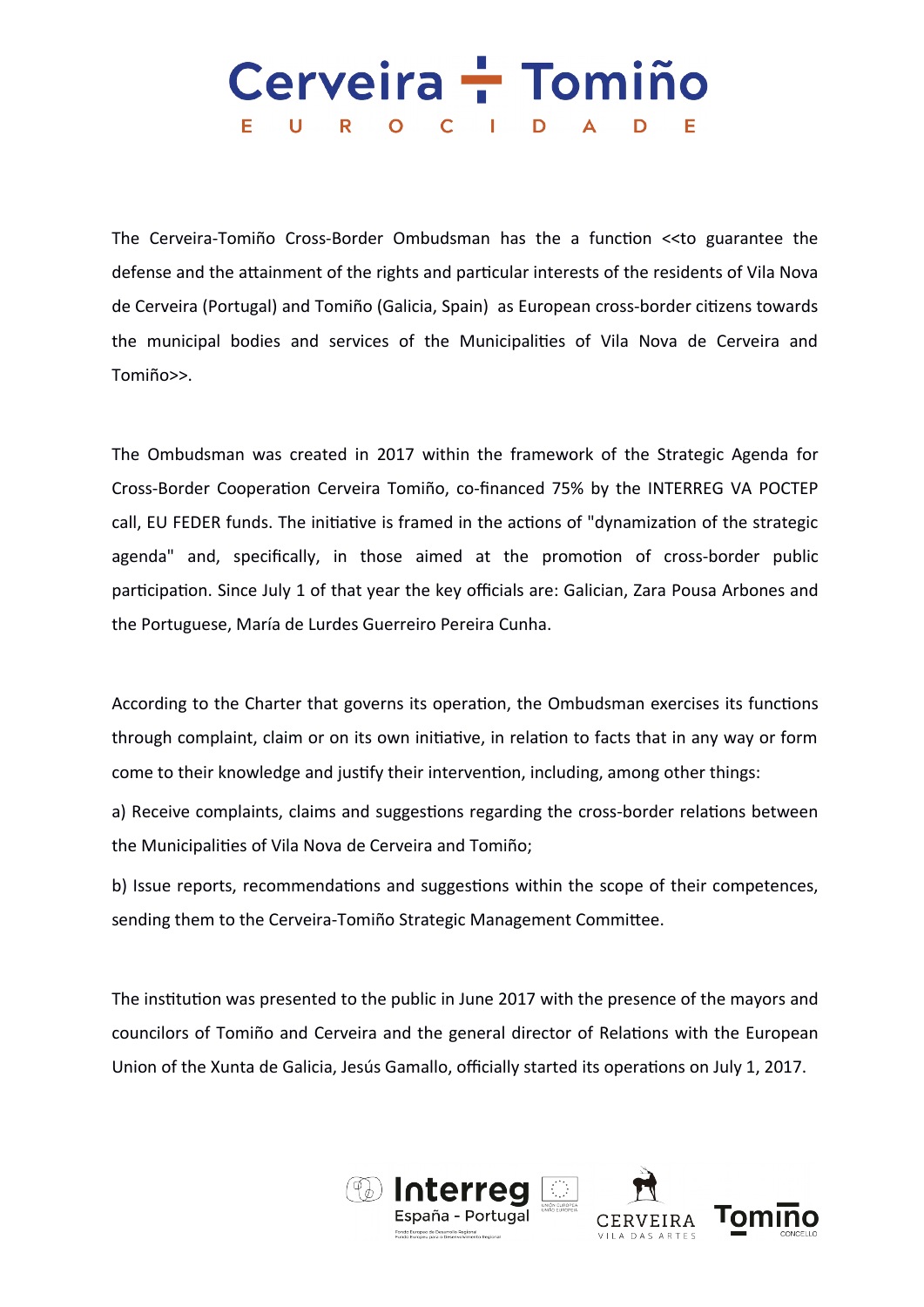#### Cerveira + Tomiño Е. U R O C I D  $\blacktriangle$ D Е

In the first eighteen months of action, the Ombudsman have developed an agenda of contacts and meetings with various social entities and a line of dissemination of their functions through the media and the organization of events.

On September 11, 2017, they visited the municipal swimming pool of Vila Nova de Cerveira talking to responsible people and people and asking for a "continuous transport service from Tomiño", lacking in "authorization and regulation" problems. This interview also resulted in positive management for the electronic payment of pool services by Galician users.

On November 8, 2017, they visited the two "nurseries" of the municipality of Cerveira, where there is a good relationship with the people of the region with this service, reflected in a significant rate of use from babies and children from Tomiño. Suppliers had the opportunity to talk with the heads of institutions, educators, mothers and parents.

On December 13, 2017, the workshop "Experiences of participatory democracy and crossborder cooperation" was celebrated in Vila Nova de Cerveira, with assistance, among others, of the Valedora do Pobo de Galicia, in which the experience of the Participatory Cross-Border Budgets was also addressed.

On June 7, 2018, the Ombudsman presented in Tomiño their participation in an international delegation to the ESPON Seminar held in Vigo, organized by the EGTC Galicia-Norte de Portugal.

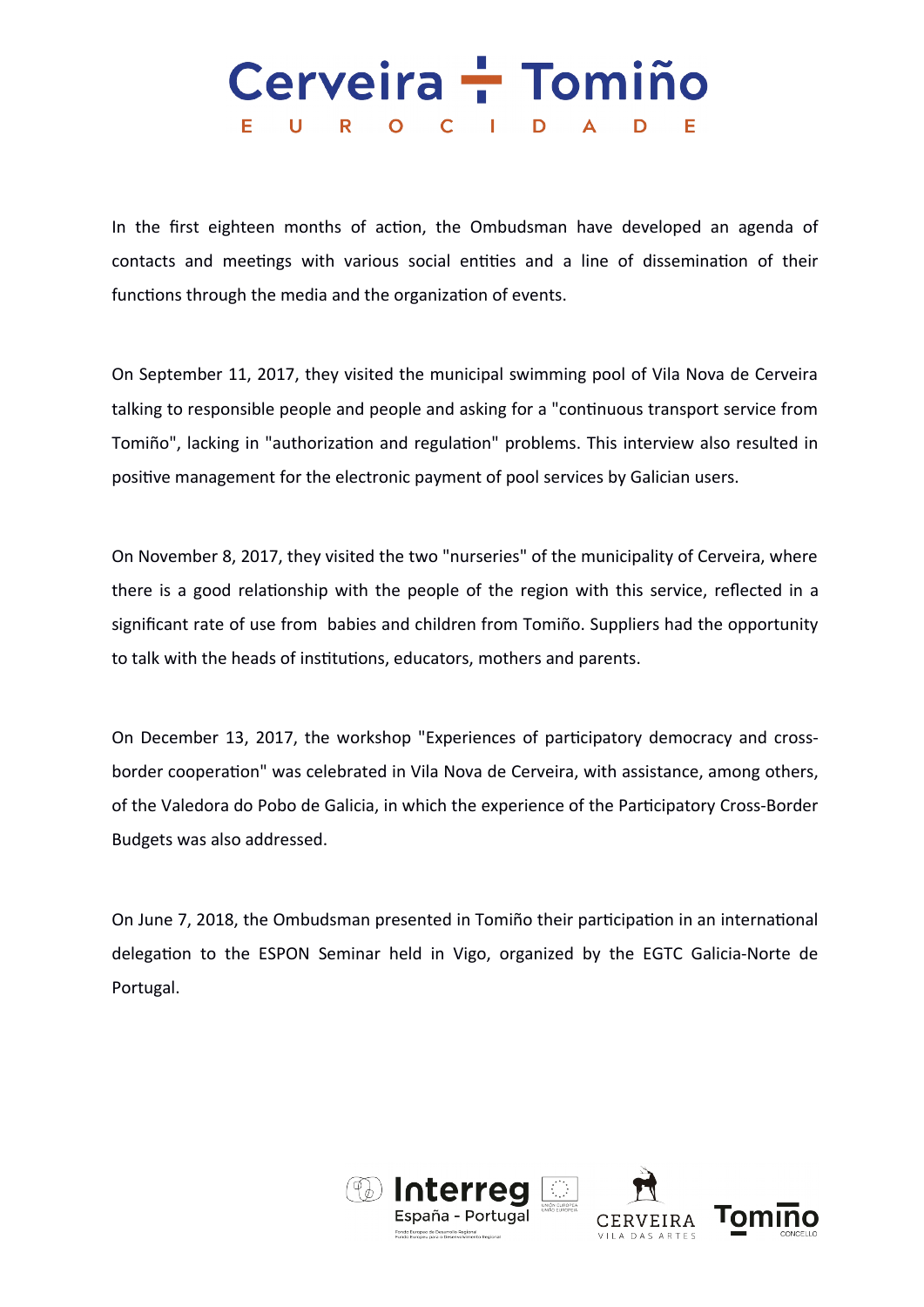# Cerveira - Tomiño E U R O C I D A D Е

At the same time, the new website of the Eurocity includes, from October 2018, a specific section on information about the institution, the foundational Charter and the access procedure [https://eurocidadecerveiratomino.eu/valedoras.](https://eurocidadecerveiratomino.eu/valedoras)

In May 2018, in collaboration with the technical team of the project Cooperative Agenda Cross-border Cooperation Cerveira Tomiño, it is decided to organize meetings with the directions of the educational centers of both municipalities. Both in the meeting held with the director of the school grouping of Vila Nova de Cerveira (June 20) and in the celebrated with the director of the Institute Antón Alonso Ríos of Tomiño (July 4) have been adressed the most prominent obstacles to a fluid cross-border relationship or Minor permit regulations for school exchanges between the two states.

Without prejudice to other obstacles to the approximation of populations and to the suppression of the physical and psychological difficulties that involve the borders, it is decided to prioritize the intervention on childhood-youth mobility through the strategic component of cross-border relationships in school age.

**At present, the organization of trips of groups of minors without paternal presence requires the completion of a specific authorization before the authorities. In the case of the Spanish State, by means of a form signed by both parents before the Guardia Civil and, in the Portuguese case, by authorization with validated signature of father, mother or guardian before the notary, with the corresponding financial costs.**

**These requirements, generically understood within the framework of relations between sovereign states that aim for an easy protection of children's rights, become an**





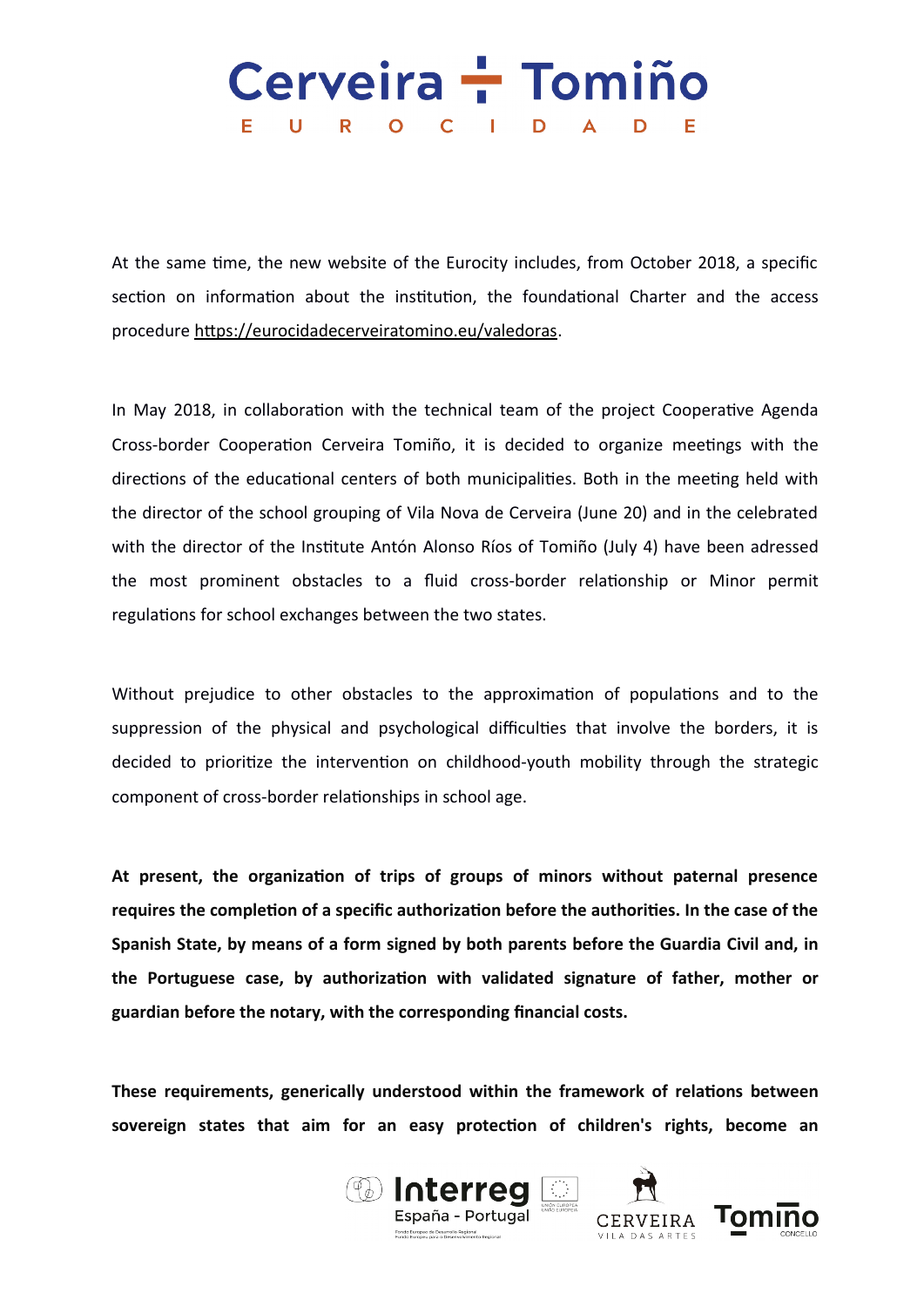#### Cerveira - Tomiño E U R O C I **D**  $\blacktriangle$ D Е

**incomprehensible bureaucratic obstacle to the fluidity of relationships between school populations that share territory, interests and cultural traits within the framework of a supra-state entity such as the European Union and, more specifically, socially related realities such as of Galicia-North of Portugal or of the Eurocity Cerveira Tomiño.**



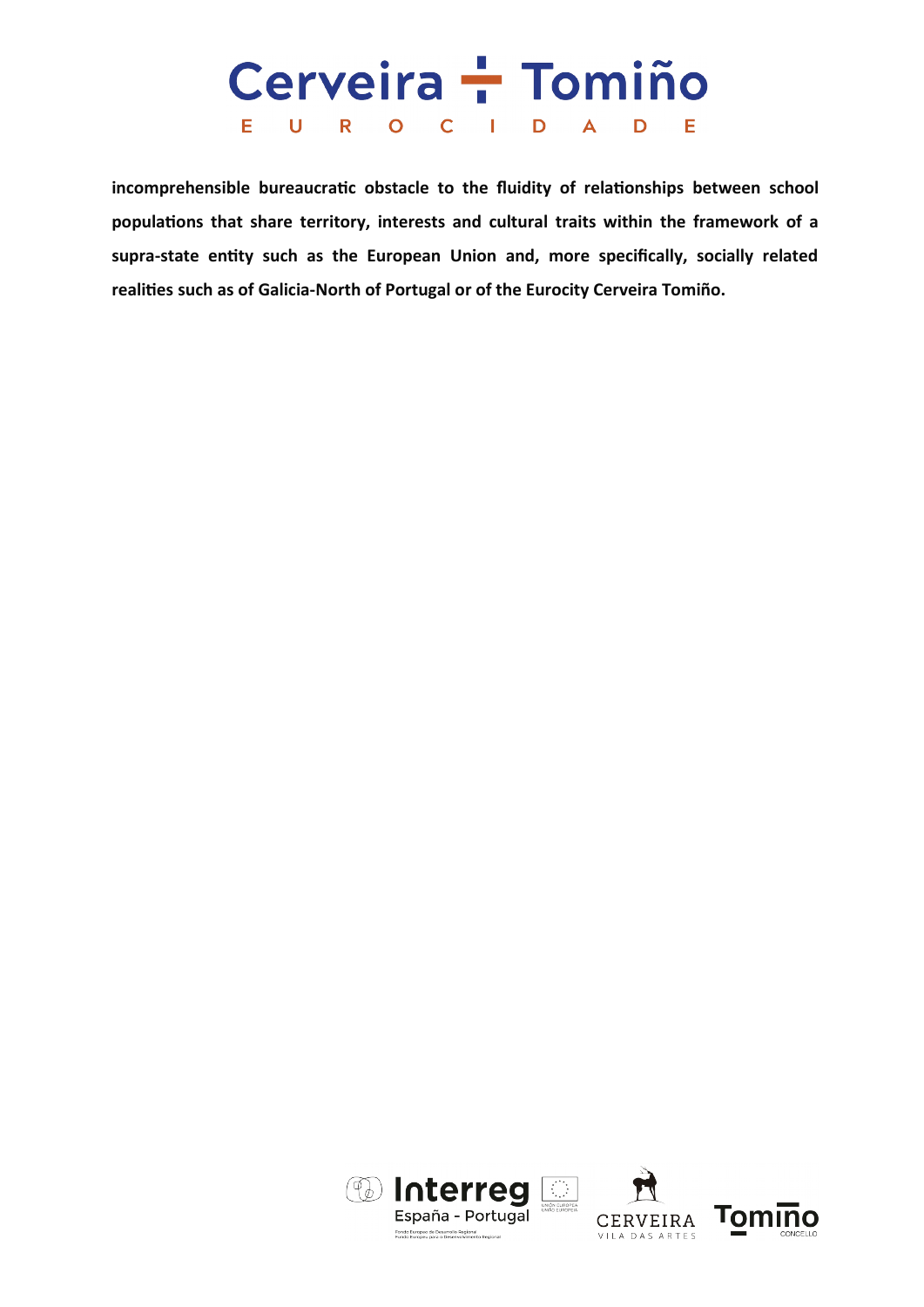### Cerveira - Tomiño Е. U R O C I D D Е

The evidence of common historical backgrounds between Galicia and Portugal corresponds with a vigorous social, economic, administrative and commercial relationship. In this context, the establishment of Eurocities is becoming even more important, which, like the one that groups the municipalities of Cerveira and Tomiño, advances towards the approximation of populations separated by mere 200 meters of width of the Miño river by means of:

- shared governance and participation formulas;
- promotion of joint equipment;
- planning and shared management of services and equipment;
- joint dynamism of the local economy;

The existence of these new cross-border local entities facilitates the search for citizen empowerment, with the aim of building euro-citizenship and "social free zones" with greater equality and better quality of life in accordance with the priorities defined in the European framework.

Obviously, the progress of these goals requires strategic initiatives that guarantee their longterm consolidation. Among the possible, few seem more suitable as those involving the joint participation of boys and girls in school age.

On the other hand, in a recent opinion study carried out in the towns of Cerveira and Tomiño, there is a very good assessment of the relationship and cross-border cooperation, highlighting among those priorities the services and activities that have the protagonist of childhood.

(See: https://eurocidadecerveiratomino.eu/wp-content/uploads/2018/08/enquisaservizos.pdf)

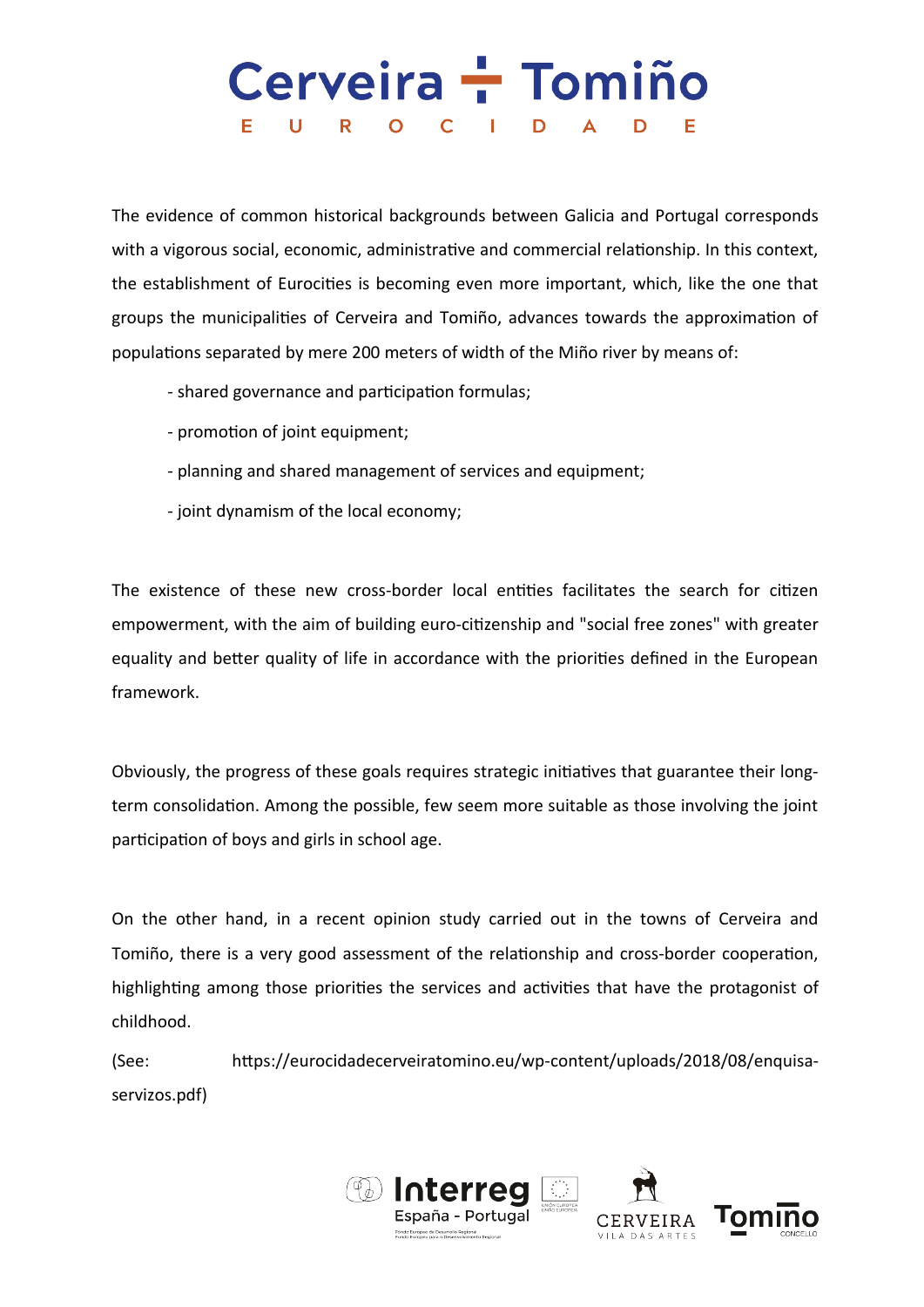#### Cerveira - Tomiño U R O C I Е. D  $\blacktriangle$ D Е

In fact, this social interest for the approach between the "future" protagonists and those responsible for Eurocity is evident in various fields, such as:

- The exchange of artistic activities among schoolchildren, promoted by the Gallaecia Superior School and Tomiño ANPAs, and winner of the OPT 2018 voting,

- Proposals for services and joint activities for holidays and free time presented by the associations of parents and Galician and Portuguese mothers to the call of the OPT 2019.

- The shared educational project on "Sustainability" promoted by teachers from both sides in the same call.

In view of this reality, the Ombudsman of Cross-Border Citizenship considers ir necessary to boos the present Recommendation to search for solutions to the mandatory and sometimes economically burdensome need to complete specific authorizations by parents for crossborder travel of minors, with a view to reducing the limitations that this requirement causes in infanto-juvenile relations in contexts of cross-border relations.

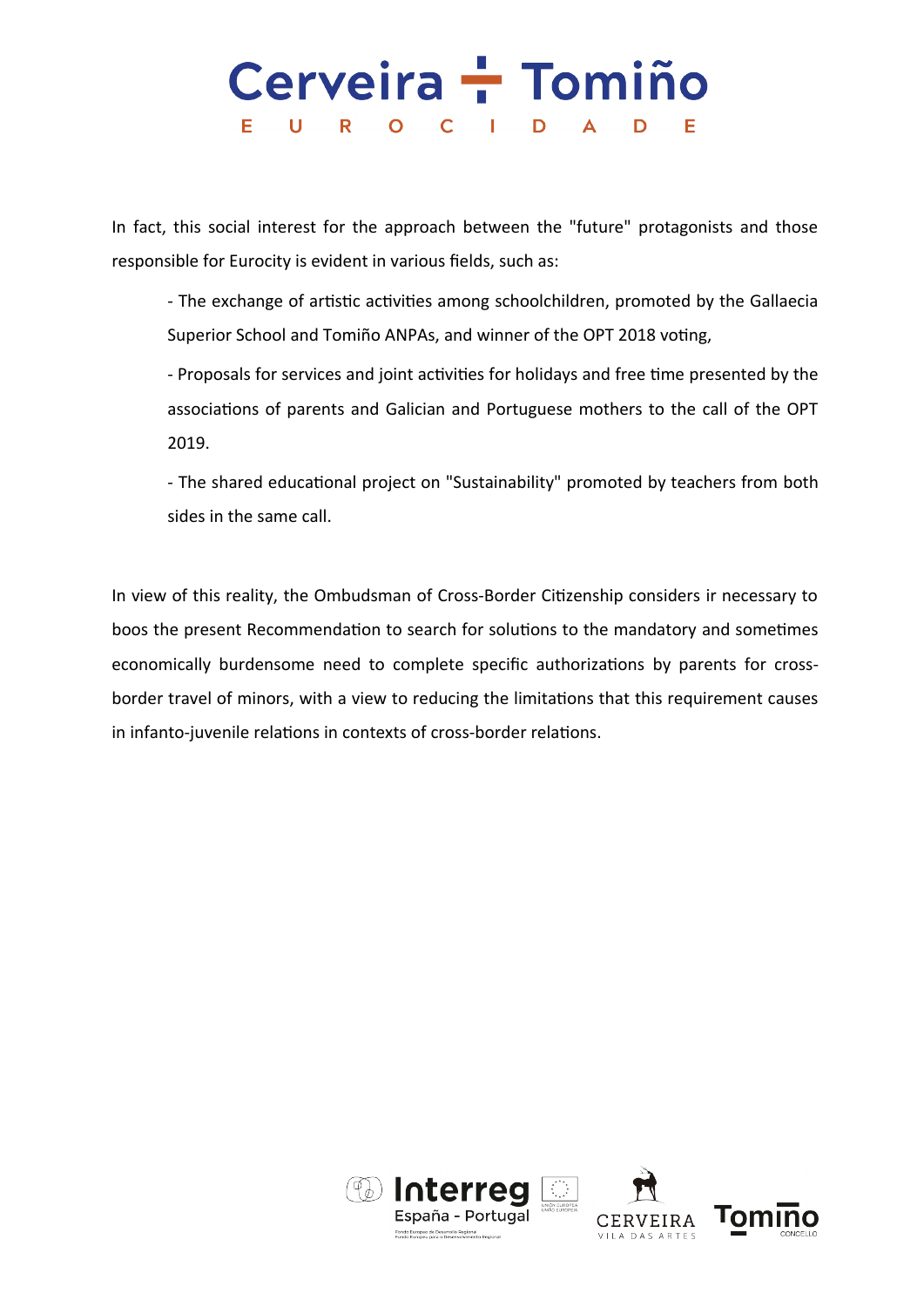# Cerveira + Tomiño E U R O C I D A D – E

RECOMMENDATIONS

1) To study exceptional measures that adapt the authorization requirements for cross-border mobility of minors to new social and administrative realities at the local level within the framework of the European Union.

2) To value, in this sense, "cross-border flexibility", considering Eurocides "administrative zones" to certain effects of social interest for its inhabitants.

3) To promote, in any case, pilot experiences that allow to evaluate the progress of the effective exercise of social rights and the construction of shared European identities, especially between childhood and adolescence.